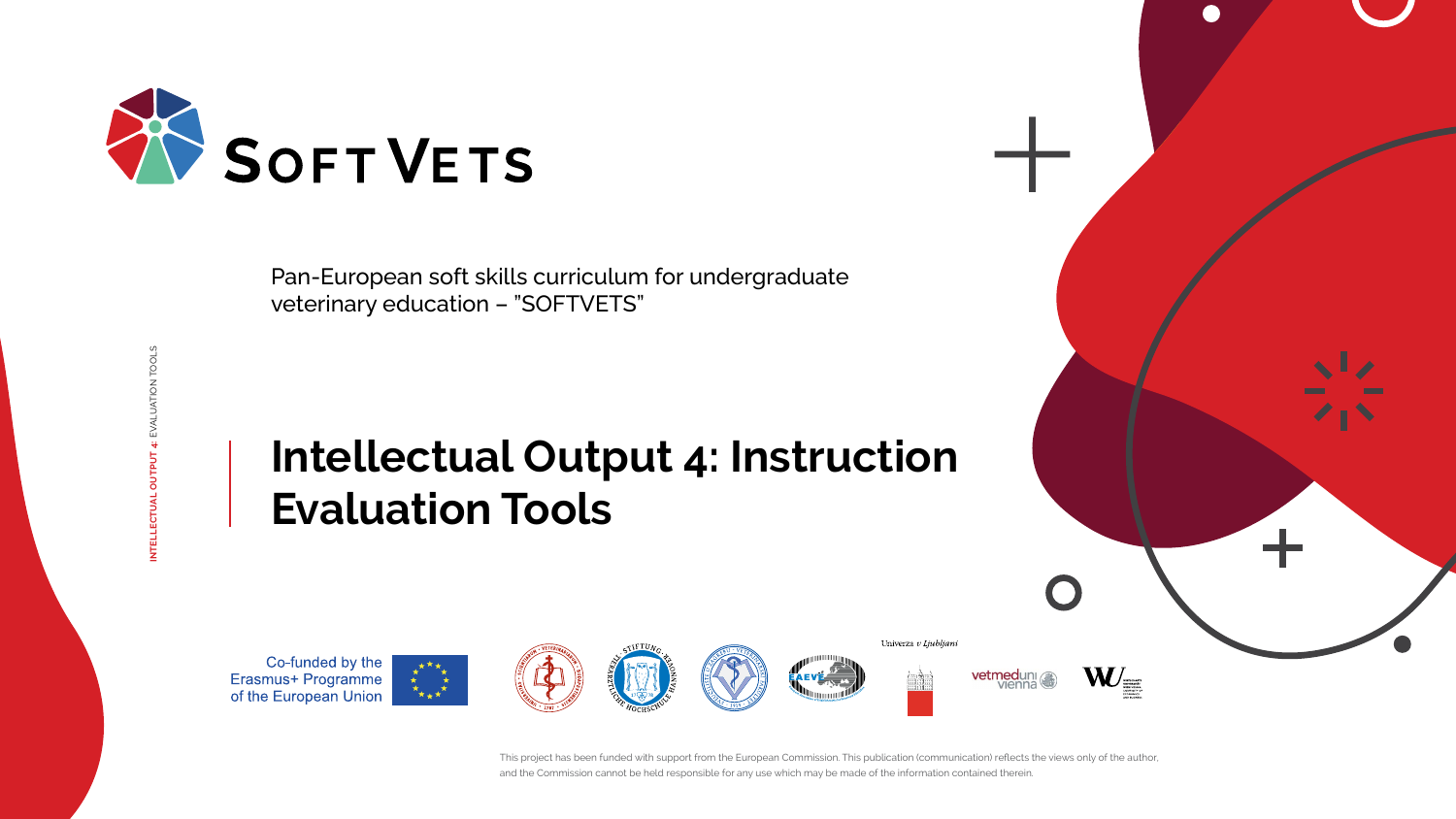This project has been funded with support from the European Commission. This publication (communication) reflects the views only of the author, and the Commission cannot be held responsible for any use which may be made of the information contained therein.









2



**INTELLECTUAL OUTPUT 4:** EVALUATION TOOLS

**OUTPUT** 

**INTELLECTUAL** 

EVALUATION TOOLS



## **Instruction**

**Target group** Students and teachers

#### **Intention**

- IO4 SOFTVETS Evaluation Questionnaire for Students -
- Template (word file)
- IO4 SOFTVETS Reflection Questionnaire for Teachers -
- Template (word file)

Intellectual Output 4 provides questionnaire templates, which you could use for collecting feedback from students after listening to a newly designed and delivered course and for teachers after implementing a new or revised course on communication-, digitalisation- or entrepreneurial courses (or any other competence-based course with defined learning outcomes).

#### **Files**

#### **Details**

The SOFTVETS Evaluation Questionnaire for Students and the SOFTVETS Reflection Questionnaire for Teachers were developed for higher education institutions that aim at evaluating competencebased courses.

Think about a reasonable time for asking for feedback. E.g. if you do not have a subsequent exam you could dedicate the last hour of your course to filling in the questionnaires. If you have a subsequent exam you can ask for feedback immediately after the exam.

We recommend reporting the feedback of students and teachers and eventually subsequent quality measures to the stakeholders to foster commitment to evaluations in the long term. Please consider: The SOFTVETS Reflection Questionnaire for Teachers can be used in two different ways, either as an additional feedback to the management or as individual reflection for teachers. If you use the Reflection Questionnaire as an additional feedback to the management, the teacher's perspective complements the students' perspective, which can be helpful in developing and implementing quality assurance and improvement measures. If you use the SOFTVETS Reflection Questionnaire for Teachers for individual reflection of teachers the results are not reported to the management and it is up to the teacher if and which quality assurance and improvement measures he or she implements.

The provided files are templates. This means that you can adapt the questionnaires to your needs. Adaptation can be done by filling in information, which is highlighted in red in the template. You can copy

paste the pages on the competences up to the number of competences you aim at fostering in your course. Think about a reasonable number of competences, e.g. the five most relevant competences. You can also delete or add rows when asking for information on the learning outcomes or on teaching and assessment elements. Furthermore, you can adapt the context factors on teaching and learning and add basic demographic questions.

You can state in which way you will use the questionnaire in the Reflection questionnaire section under 'Note' by adapting the first bullet point. If you use the Reflection questionnaire for individual reflection only, you can delete the section 'Basic demographic data'.

\* During the course of our project we have adapted to the updated terminology, accordant to LifeComp framework, and started using the term "life" instead of "soft" skills in all outputs.